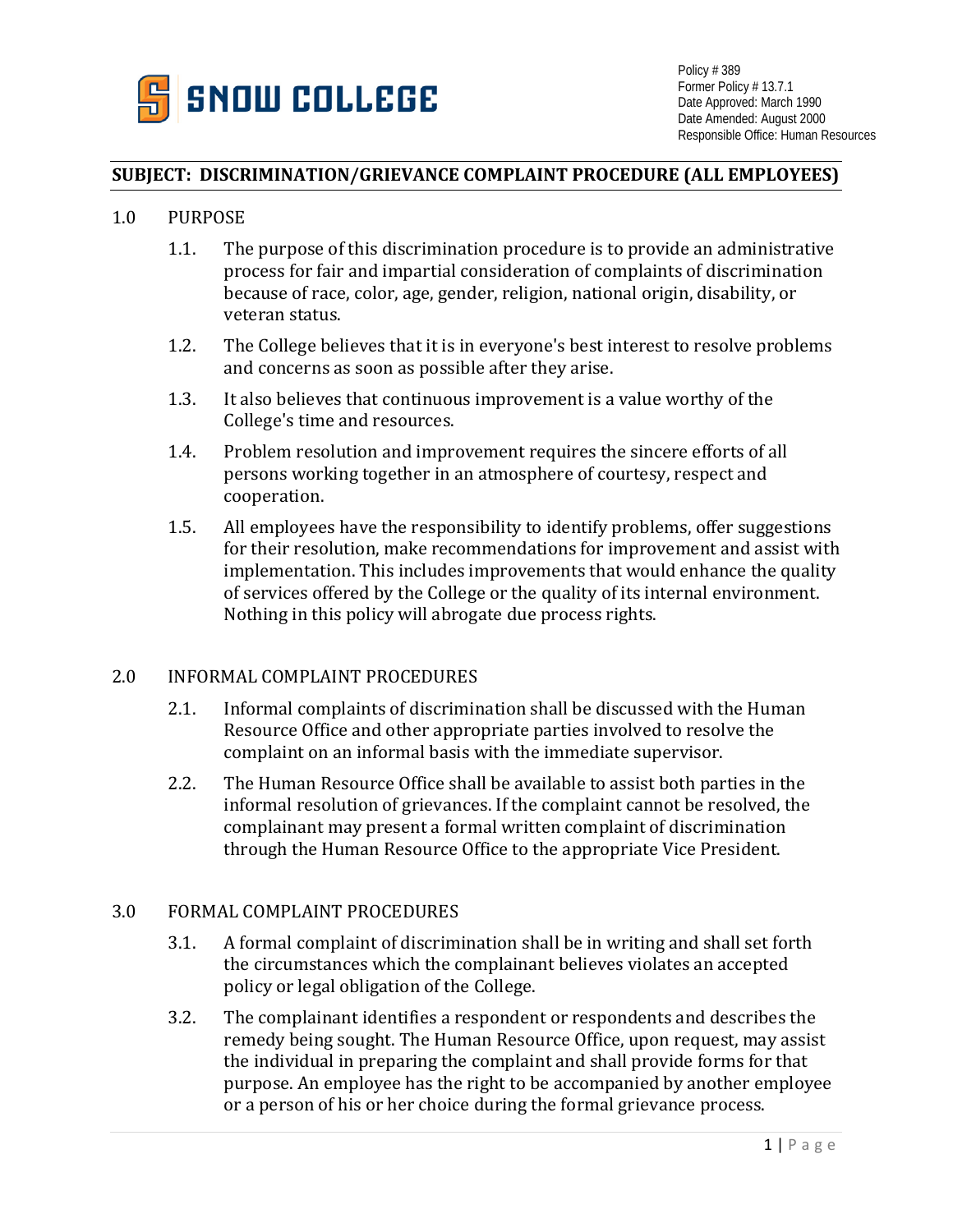

Policy # 389 Former Policy # 13.7.1 Date Approved: March 1990 Date Amended: August 2000 Responsible Office: Human Resources

- 3.3. A formal complaint must be filed within thirty (30) calendar days from the time that the alleged discrimination occurred, or the most recent occurrence if the complaint relates to a series of events.
- 3.4. A complaint that is filed through the Human Resource Office after thirty (30) calendar days may be rejected unless it is extended by mutual agreement between the Human Resource Office and the aggrieved employee, unless otherwise addressed by State or Federal law. The Human Resource Office's acceptance of such a complaint deems it to have been timely filed for all purposes.
- 3.5. The complaint need not be verified under oath; however, any false statements deliberately included in a complaint or made during the investigation may be grounds for disciplinary action up to and including termination.
- 3.6. The Human Resource Office shall immediately notify the department against whom the complaint is registered and may assist the department in its investigation of the complaint.
- 3.7. Through the Human Resource Office, the department shall make a written report including its findings and recommendations to the appropriate Vice President within five (5) working days from the receiving date of the complaint.
- 3.8. After the Vice President receives the findings and recommendations from the department, the complainant must be granted a hearing by the Employee Relations Committee if requested. See Policy *13.7.2 Grievance Procedures* for a definition of the Employee Relations Committee.

# 4.0 EMPLOYEE RELATIONS COMMITTEE

- 4.1. The Employee Relations Committee will, in writing, state the reasons for accepting, rejecting, or modifying the department's recommendations, and shall make the written findings and recommendations known to the President within five (5) working days from the date of the department's recommendations.
- 4.2. After the President receives and reviews the findings and recommendations from the Employee Relations Committee, the President, at his/her discretion, may accept, reject, modify, or further investigate the Employee Relations Committee's recommendation and shall render a written decision to the complainant within ten (10) working days after receipt of the Employee Relations Committee's recommendation. The President decision is considered final.